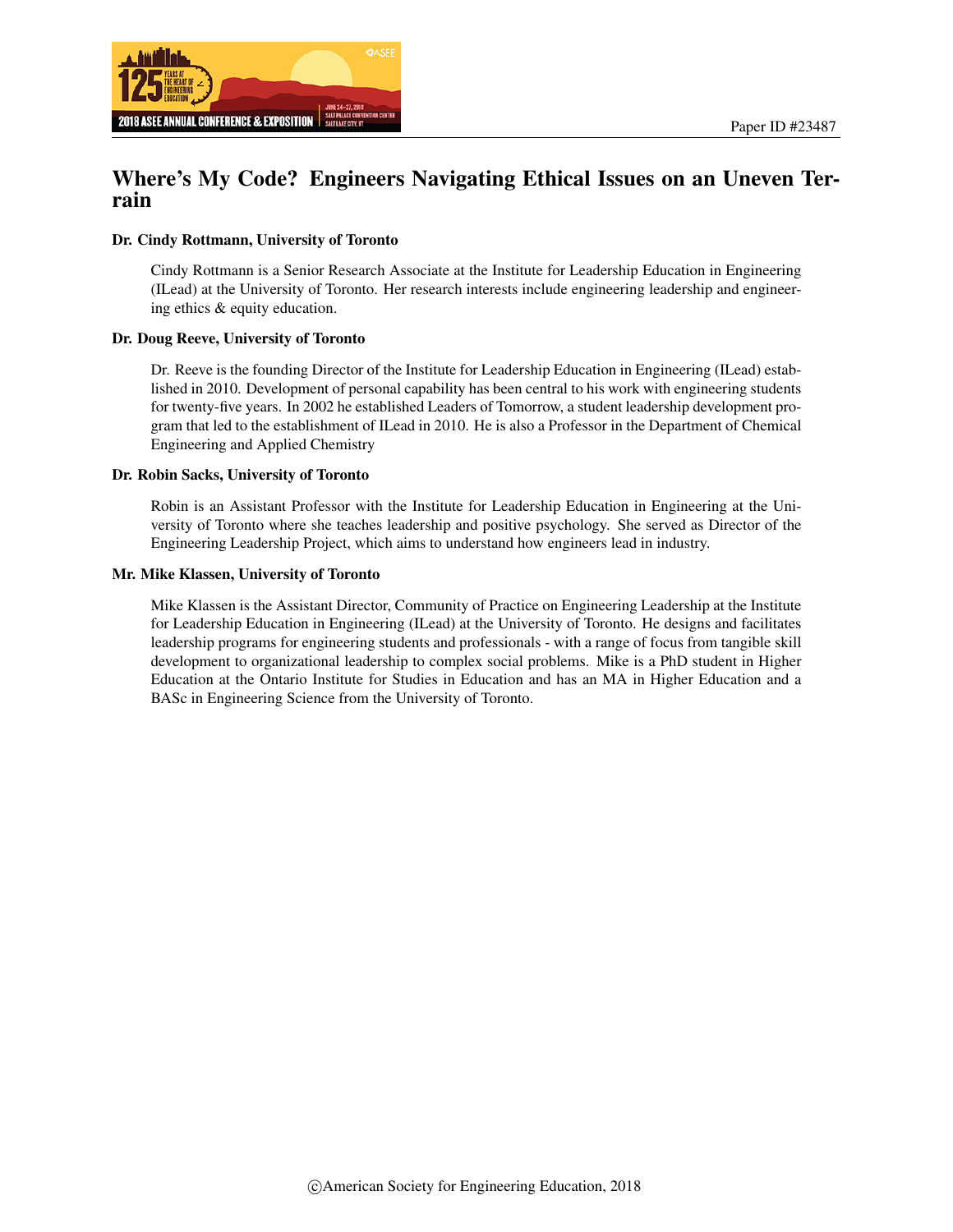## **Where's my code? Engineers navigating ethical issues on an uneven terrain**

### Abstract

Claims to professionalism among engineers are rooted in three key features: a specialized knowledge base, self-regulation, and a commitment to public service— [1-3] elements that have been historically codified into a set of ethical guidelines [1, 4, 5]. While these guidelines— Professional Codes of Ethics—may help engineers appreciate what not to do [4, 5], they are insufficiently specific to guide novice engineers through ethically ambiguous situations. As early 20<sup>th</sup> century artefacts, they also tend to reproduce structural inequities embedded in the history of the profession, and thus fail to reflect the experiences of historically underrepresented groups of engineers [6-14]. The Canadian Engineering Accreditation Board's (CEAB) pairing of ethics and equity [15] demands that we look beyond the codes to help our students navigate ethically ambiguous situations and patterns of privilege likely to arise in their professional lives. Unfortunately, there are several barriers to this process. Our critical analysis of career history interviews with 15 engineers committed to ethics and equity highlight three such barriers: 1) dominant narratives in engineering that make it difficult for social justice viewpoints to be acknowledged; 2) limited organizational influence on the part of junior engineers trying to challenge inequitable workplace practices; and 3) a fear that raising equity issues will result in personal attacks rather than positive change. Together, these three barriers—raised almost exclusively by female, racially under-represented, and LGBTQ identified engineers—illustrate the uneven terrain on which engineers navigate ethical issues.

Introduction: Why do inequities persist in engineering despite long standing ethical codes?

Examples of discrimination in engineering workplaces and universities abound. James Damore's inflammatory memo about Google's diversity policies, Susan Fowler's blogpost about sexual harassment at Uber, a recent social media attack on a Black engineering student at a Canadian university, and multiple targeted attacks on engineering education researchers studying diversity and inclusion in STEM education [16] are just four of the many discriminatory incidents that have occurred over the last six months. Why do incidents like these take place with such prevalence and intensity despite long standing ethical codes to which professional engineers are held accountable? We contextualize our study using two bodies of literature that provide insightful responses to this question— historical studies tracing the development of engineers' ethical codes and critical social justice-based analyses of engineering education policies, practices and norms.

The literature on engineers' ethical codes includes at least three lines of argument: first, there are those who claim that the very presence of a code means engineers are already ethical professionals [17, 18], second, there are those who use the code as an ethical call to action for the profession [1, 19], and third are those who urge us to pay attention to the historical contexts in which these codes were written [4, 5]. Yarmus [18] and Russell [17] articulate the first line of thinking. While there are differences in the tones of their arguments, both argue that engineers'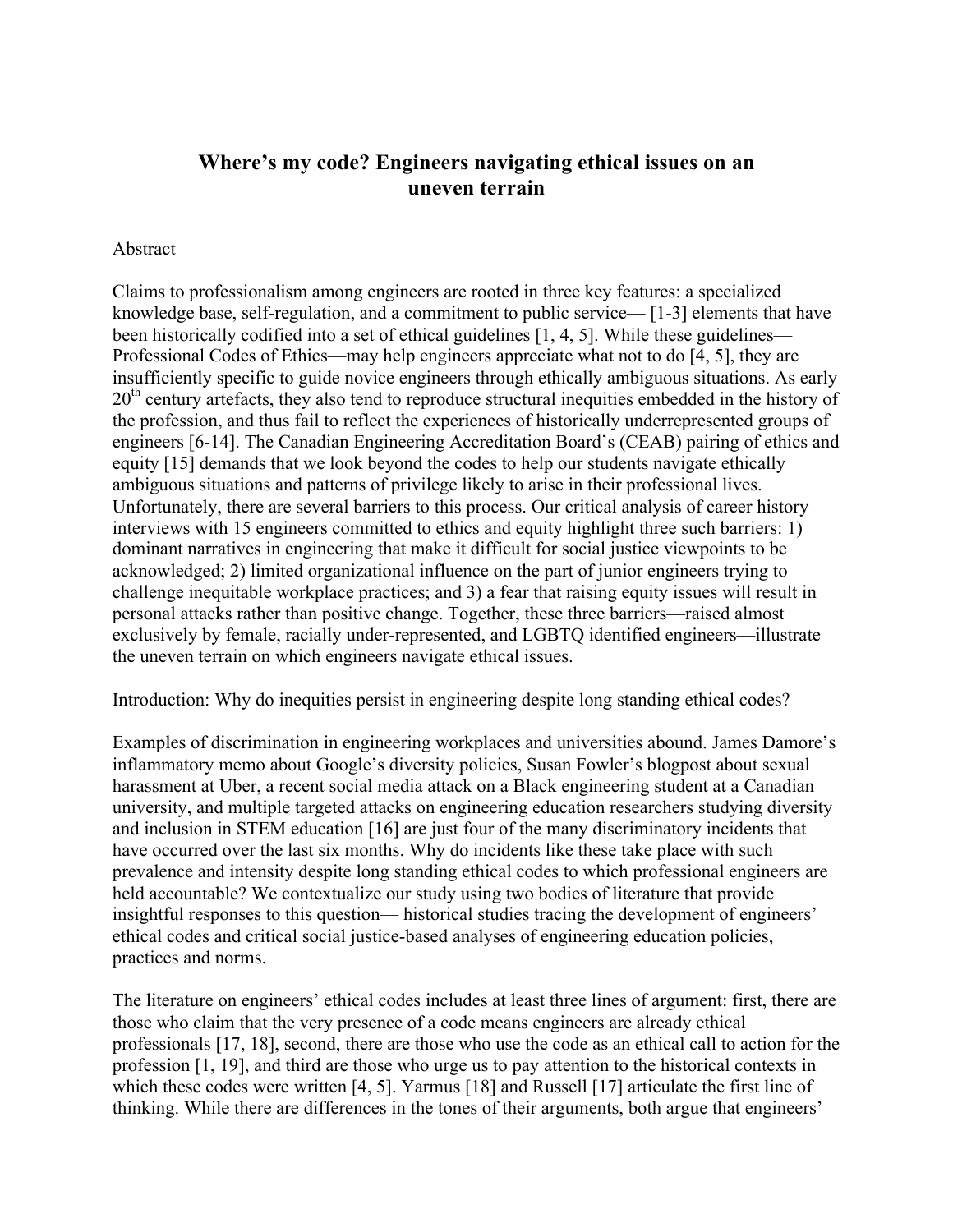professional societies should use their members' technical integrity and exemplary ethics as a means of raising the status and stature of the profession. Unfortunately, by framing engineers' professional integrity as an unwavering platform upon which enhanced occupational status should be advocated, they leave little space for critique or improvement in this realm.

Hill et al. and Andrews adopt the second line of reasoning. In contrast to Yarmus and Russell, these authors accept that engineers have room for improvement when it comes to ethical conduct, but by privileging professional codes as a behavioural standard, they omit any ethical principles not named in the code [1, 19]. For example, Hill and his colleagues analyzed professional engineering codes in the UK and Germany and made the important point that engineers, their professional associations and the government cannot leave ethical decisions to "the invisible hand of the market." Unfortunately, the omission of equity and social justice in their framework leaves the inclusion of these dimensions up to that very same invisible hand [19]. Thus, like Yarmus and Russell, Hill et al. and Andrews implicitly mark the professional code of conduct as a necessary and sufficient framework to guide the moral behaviour of the profession.

The third line of thinking situates ethical codes in historical context [4, 5]. According to Vesillind's archival research, the ASCE's professional code was used primarily to enhance the image of civil engineers in the United States between 1914 and 1977 [5]. It was not until an engineering firm became embroiled in public scandal—the Spiro Agnew Affair—that the promotion of public good was added to the code. Similarly Tang and Nieusma's historical examination of the IEEE code suggests that the professional society lacked a code of ethics until three engineers were fired from their public transportation employer (BART) in the mid 1970s for reporting commuter safety issues up the chain of command [4]. In contrast to the ASCE case, the BART engineers were behaving in an ethical manner, but as Tang and Nieusma's article points out, their society was not immediately supportive of the whistleblowers' plight. Rather, it took the advocacy of two, short-lived, dissident committees—the Committee for Social Responsibility in Engineering (CSRE) and the Committee on Social Implications of Technology (CSIT)—with membership overlap in IEEE to codify ethical principles in 1977. The archival research conducted for these two articles demonstrates that the inclusion of ethical principles in at least two professional codes was a fairly recent addition driven by the need to protect engineers and their professional societies from damaging public relations events. Given their origins, it is important that engineering ethics educators view professional codes of conduct as historically contextualized, negotiated settlements, rather than uncontested statements of moral good.

One of the ways that equity-minded engineering educators have addressed this problem is by revealing the omission of social justice issues in engineering education. Riley and her colleagues have written extensively on this topic [7, 9, 12, 20, 21]. Related to the accreditation process, for example, Riley highlights the incompatibility of diversity initiatives with outcomes-based education [20]. Beyond accreditation, Riley, Slaton and Herkert trace the uphill battle faced by engineering educators trying to infuse specific equity issues into their professional code of conduct [21], Riley and Lambrinidou note the omission of social justice in the public paramouncy clause [22], Herkert reveals the absence of both ethics and equity in the somewhat technocratic framing of the National Academy of Engineering "Grand Challenges for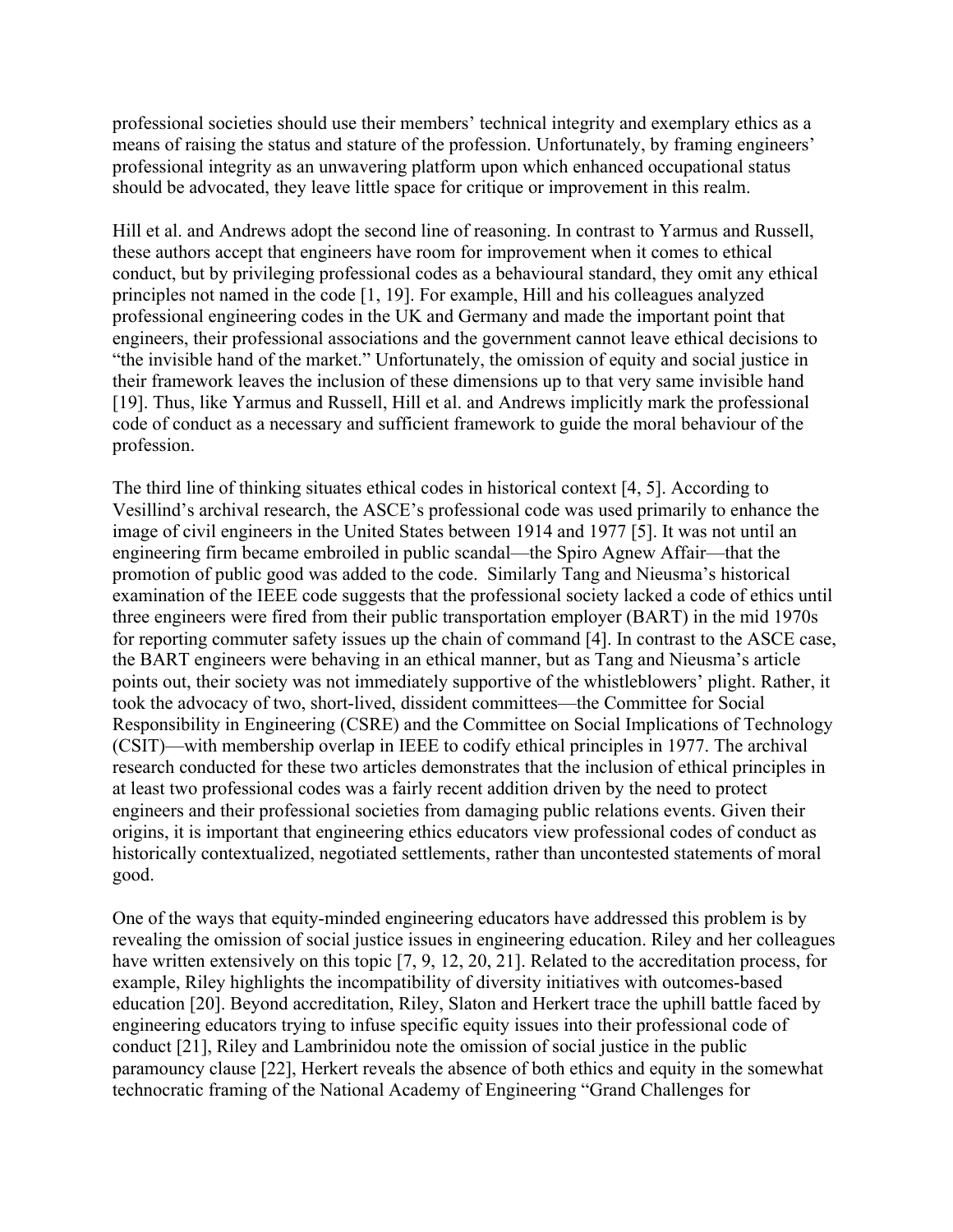Engineering" document [12], Riley draws attention to the segregation of diversity booths in the American Society for Engineering Education's exhibit hall [7], Riley, Slaton and Pawley note the paucity of engineering education research focusing on equity, diversity or social justice [9], and Pawley calls out the "diversity as exception" rather than "diversity as default" practice driving editorial decisions made by the *Journal of Engineering Education* [23]. This community of critical engineering education researchers makes a valuable contribution to the discussion of equity and ethics in their respective fields by making the otherwise invisible omission of equity, diversity and social justice visible in a range of engineering education contexts.

Another group of scholars contributes to this conversation through empirical research attempting to explain this omission. Cech, for instance, attributes engineering students' decreasing interest in public welfare over the course of their four year degrees to a culture of disengagement in social issues underpinned by three ideological barriers—depoliticization, a technical/social dualism, and meritocratic ideology [24, 25]. Faulkner similarly taps into the problematic nature of dualistic thinking in her ethnographic study of five engineering workplaces in the UK and US [10, 11, 26]. Overall, she found engineers to be respectful in their actions, but also noted subtle dynamics and informal social networks that made it easier for male than female engineers to shape the organizational culture of their respective workplaces, with similar patterns of discrimination experienced by racially underrepresented and gender non-conforming men [10, 11, 26]. This was as true in the American software company with an employment equity policy as it was in the Scottish oilfields. Returning to the higher education context, Dryburgh [27], Tonso [14, 28-31], and Seron [13], explain the persistence of gender inequity in engineering education by examining professional identity-based barriers to belonging. Tonso's ethnographic study of engineering design teams reveals the limited range of engineering identities available to female engineering students [10], Dryburgh's study of professional socialization highlights the difficult trade off faced by female engineering students adapting to a sexist "work hard/play hard" culture [27], and Seron et al.'s document analysis of female engineering students' journal entries points to four ideologies—gender essentialism, meritocracy, individualism and exceptionalism—all of which constrained participants' capacity to engage in a feminist analysis of the normative, masculine engineering culture [13].

While this final group of studies is limited by authors' overwhelming focus on gender as the sole dimension of privilege, it does provide us with four plausible explanations for the omission of social justice and equity in engineering ethics education. First, dualistic thinking privileges technical over social aspects of the profession, leaving both ethics and equity issues on the periphery of the curriculum [25, 32], second, informal networks made up of male-dominated social groups leave under-represented populations few avenues for organizational influence in both university and workplace settings [11, 14, 27], third, the dominant cultural narratives available to engineering students and professionals restricts their ability to secure belonging while productively engaging in conversations about diversity, equity or social justice [13, 24, 27], and fourth, engineers' ideological commitment to meritocracy and political neutrality can make it difficult to for them to accept the validity of corrective initiatives like equity-based hiring and admission policies [33]. The presence of these four robust barriers to equity, diversity and social justice in engineering education suggests that it is irresponsible to teach engineering ethics without explicitly taking equity and diversity into account. As such, we have chosen to frame our study using a critical social justice perspective. After defining what we mean by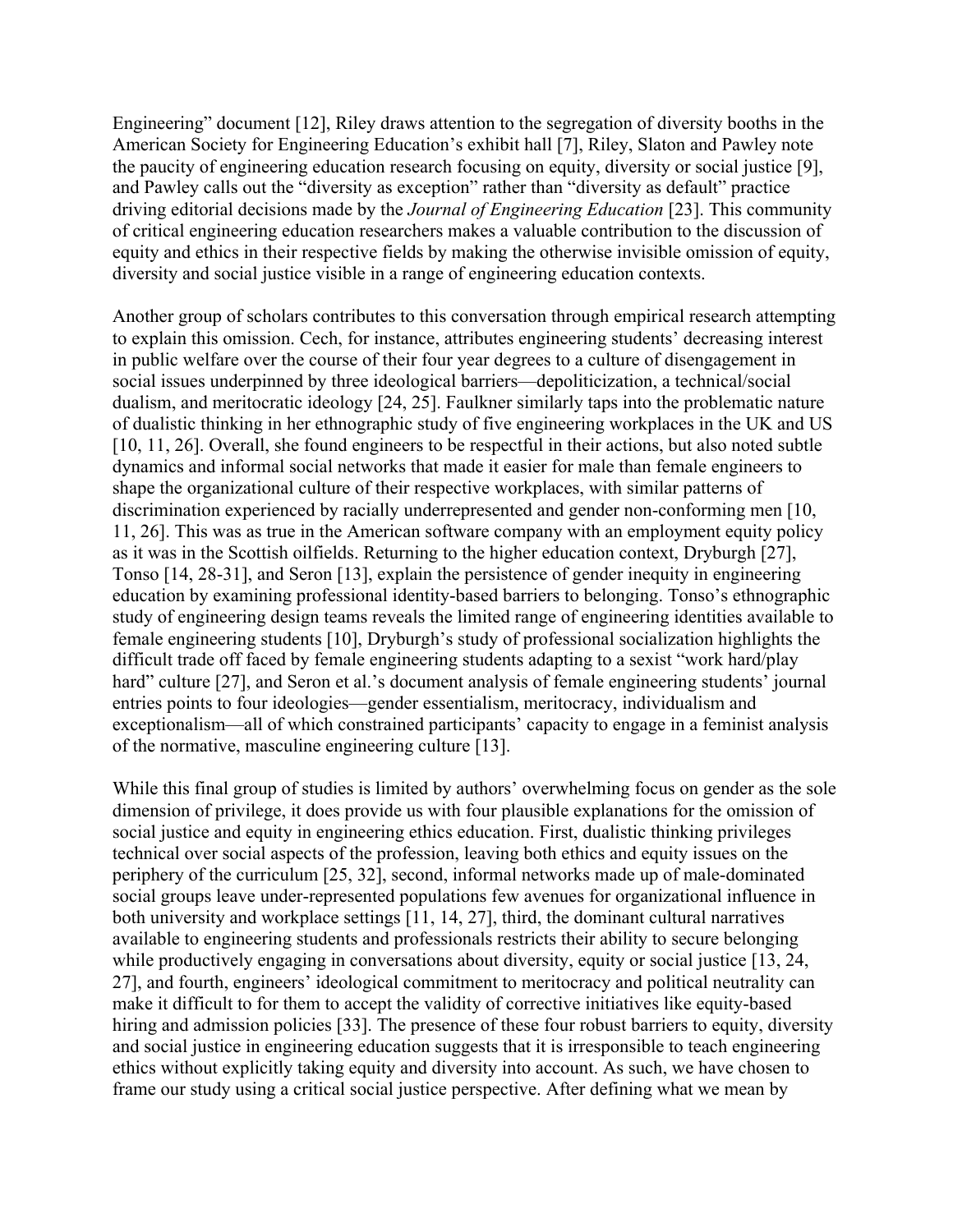critical social justice and describing our methodological approach, we flesh out three thematic responses to the following research question: Why is it so challenging to pursue social justice in engineering education and workplace contexts?

### Theoretical perspective: Critical social justice

The concept of social justice is often attributed to John Rawls—an American political philosopher who theorized the term in his seminal text, *A Theory of Justice* [34]. In this 1971 publication, Rawls argued that fair and just societies ought to distribute goods according to the following two principles: 1) all citizens have the right to an extensive set of human liberties and 2) social and economic inequalities must be: i) arranged in ways that are to everyone's advantage; and ii) attached to positions that are open to all. Implicit in Rawls' theory of social justice is the paramouncy of individual rights and freedoms, as well as the notion that social inequality is *compatible* with a just society so long as all citizens have an opportunity to compete for differently compensated positions. Critical theorists including Marx, Habermas, Freire and hooks, in contrast, argue that the social and economic inequalities imbedded in our education, economic and governance systems are always *incompatible* with social justice [35-38]. From a critical social justice perspective, systemic inequities must be challenged and removed before justice can be realized.

To use a practical example, a CEO adopting a Rawlsian, or liberal, approach to social justice might institute a merit based pay scheme, while ensuring that all posted positions are open to all qualified engineers. In contrast, a CEO adopting a critical approach to social justice might ensure that demographically under-represented groups of engineers do not disproportionately occupy low paying positions on a transparent pay grid. A common way of distinguishing between liberal and critical approaches to social justice is to contrast the liberal goal of "equal opportunity" with the critical goal of "equitable outcomes." The first goal builds on the assumption of a pre-existing meritocracy while the second builds on the assumption of preexisting systemic inequity. In this paper, we adopt a critical approach to social justice. What this means for us analytically is that we: 1) examine who is advantaged and disadvantaged by various policies, practices and norms, 2) foreground the voices of engineers swimming against the current of mainstream engineering culture, and 3) acknowledge the presence of systemic inequities in engineering workplaces and society from the start.

### Methodology

The Canadian Engineering Accreditation Board (CEAB) requires degree granting engineering institutions in Canada to incorporate graduate attribute 3.1.10 "ethics and equity" into their formal curriculum. Unfortunately, despite the explicit pairing of ethics and equity in this graduate attribute, many engineering educators decouple the two concepts. The three-year project on which this paper is based set out to fill this pedagogical gap by developing and testing 15 anonymous case studies based on the experiences of Canadian engineers grappling with ethical and equity-based dilemmas in their professional lives. Shortly after receiving a modest, three year pedagogical innovation grant from the Faculty of Applied Science and Engineering at the University of Toronto, and gaining approval from our institutional Research Ethics Board, we began recruiting professional engineers and engineering interns to participate in career history interviews. We deliberately diversified our sample by discipline, career stage, and other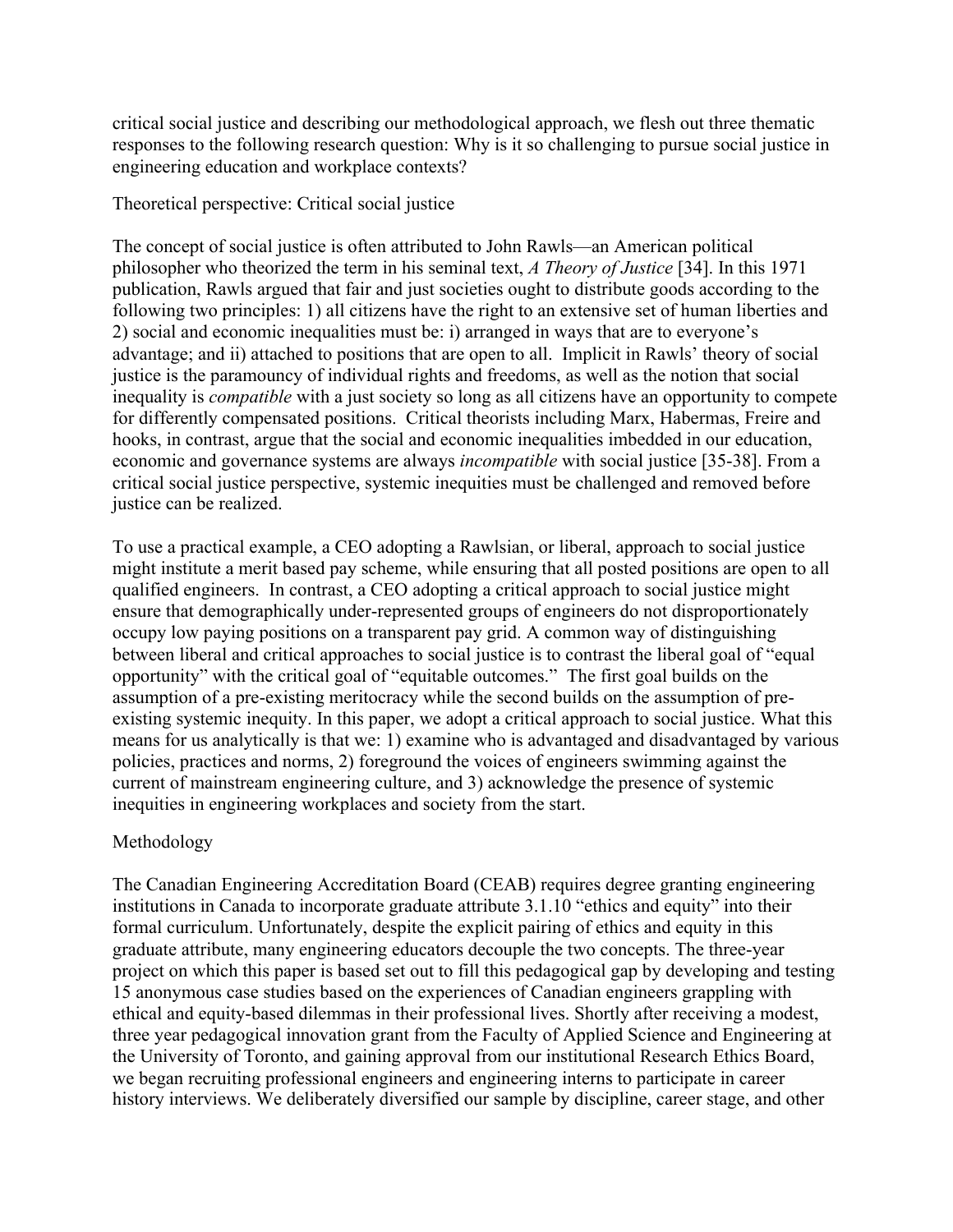demographic markers. By the end of the second year, we had conducted 15 semi-structured career history interviews lasting between one and two hours with 14 engineers and one engineering educator. All 15 participants had at least one year of relevant work experience. They ranged in age from 18 to 75, were trained in eight different engineering disciplines, and worked in a diverse range of organizational contexts. 50% of the sample was female, 30% were members of underrepresented racial groups, and 14% were LGBTQ identified. We transcribed the interviews verbatim, thematically coded them using a critical social justice lens, and developed anonymous case studies based on ethical dilemmas shared by each participant. While our workshops and professional development sessions foreground the case studies we produced, this paper highlights our critical analysis of the fifteen semi-structured interview transcripts. In particular, it identifies three responses to the following question: Why is it so difficult for engineers to challenge inequities in their education and workplace contexts?

#### Findings: Swimming against the current of engineering culture

The fifteen interviewees who chose to participate in our study did so because they were committed to ethics and/or equity in engineering education. Two worked for an international development organization, one had taught engineers about environmental sustainability for decades, three were active in LGBTQ (Lesbian, Gay, Bisexual, Transgender, Queer) organizations, one was active in NSBE (National Society of Black Engineers), three had ethics as part of their workplace leadership portfolios, and five struggled to navigate chilly workplace or educational climates as relatively junior, female engineers. Two demographic trends emerged from our findings. First, despite a 60-year age gap between the youngest and oldest participant, nearly all participants chose to discuss an ethical dilemma that occurred early in their careers. Second, interviewees were more likely to infuse equity issues into their ethical narratives when those issues aligned with a dimension of privilege along which they were historically marginalized. To expand on the second point: gender figured prominently in the experiences of five of the seven women, but only one of the seven men; race figured prominently in the experiences of two of the four racially under-represented engineers, but none of the ten white engineers; and the only three engineers to mention sexuality were LGBTQ-identified. These two trends suggest that junior and demographically underrepresented engineers carry disproportionately heavier loads when it comes to supporting social justice, inclusion and equity in their respective workplaces. Because the voices of engineers swimming against the current of mainstream engineering culture can be difficult to detect, we have chosen to highlight their struggles in this paper. First, we address the communication disconnect between equity-minded engineers and their colleagues; second, we identify structural barriers faced by junior engineers attempting to interrupt social inequities from positions of limited organizational influence; and third, we share the concern expressed by many participants that raising equity issues would result in personal attacks rather than positive social change. All of the names we use to identify people and organizations are pseudonyms.

Theme 1: Dominant narratives in engineering made it difficult for social justice perspectives to be heard

*"People just don't know what they don't know."* Kathryn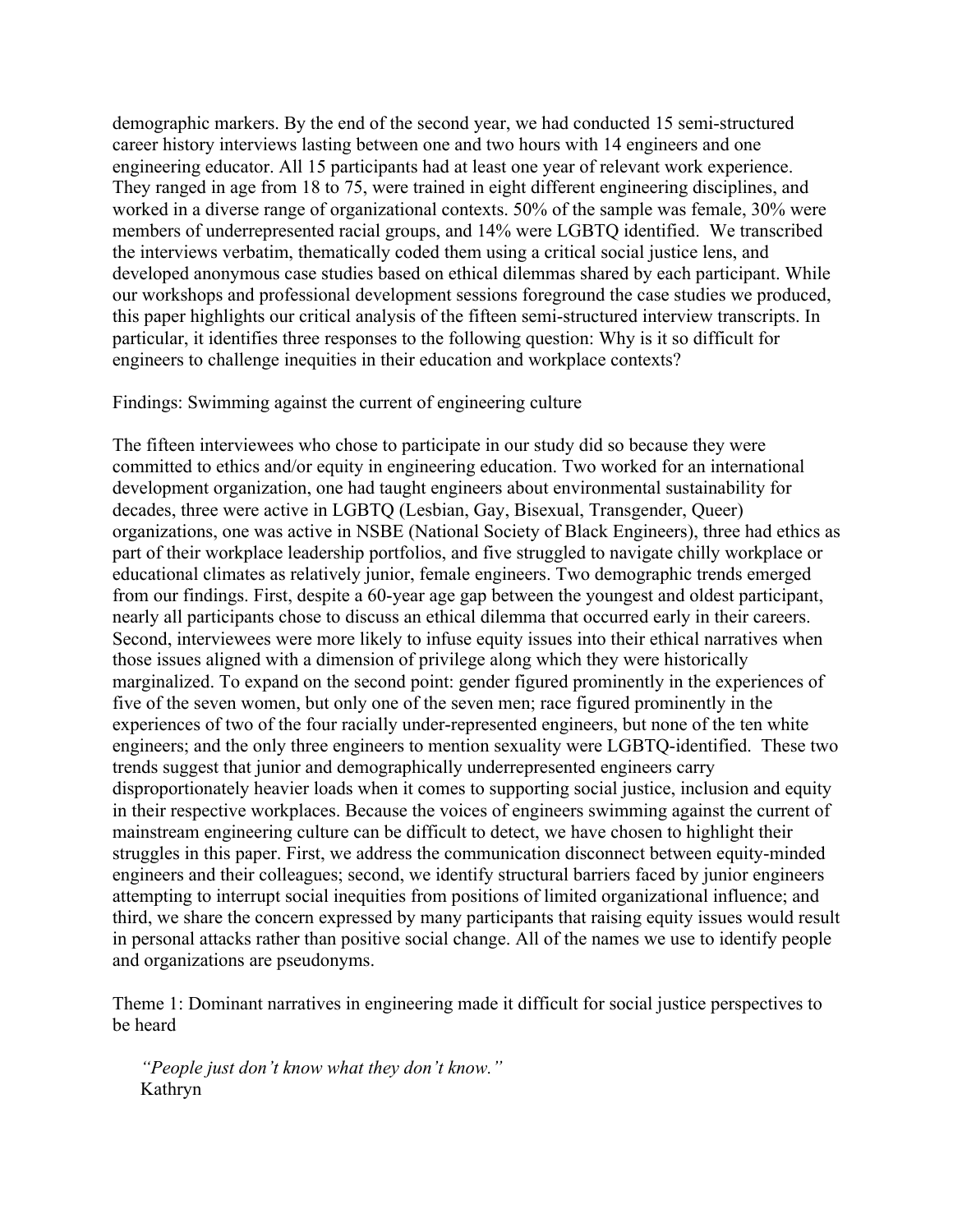*I think it was a big awakening point that there's so much I hadn't experienced and that in many ways I did not acknowledge exists. I knew it existed, but I didn't really acknowledge its existence at the same level until it happened to me.*  Marie

Kathryn's explanation for the persistence of discrimination in the first quote suggests that engineers who are unaware of systemic inequities in their midst might not realize that this limited awareness constitutes a gap in their knowledge, while Marie's insight in the second quote suggests that first hand experience with discrimination is one of many ways engineers become aware of these gaps. We are not claiming that there is a direct relationship between engineers' demographic backgrounds and their awareness of equity issues, but we are suggesting that those who have been targeted by racist jokes, heterosexist assumptions, and sexual harassment might have a harder time than others denying the existence of discrimination in engineering workplaces. Those who have not personally faced discrimination, on the other hand, may lack the experiential understanding necessary to hear their colleagues' stories—particularly when these stories either diverge from or cannot be easily expressed using dominant engineering narratives [24]. For example, when Tanya, an intern working at a large mining company, was informed that her request to organize a gay-straight alliance at work was discriminatory, she found herself bumping up against the myth of political neutrality held by an HR representative:

*We tried to start an LGBTQ group at work but HR said no because ... exact words, they said "it would be discriminatory." We just wanted to organize a monthly gathering where we could just talk about equality and equity issues, but they said it was discriminatory because you can't have clubs for people with only certain sexual orientations, but that didn't make sense because the club was open to everybody, and then they also said it could be discriminatory because if somebody got your mailing*  list of all the people that you're inviting to these events, they could use them to *discriminate against you. Which was very interesting, especially since straight allies would also be on the mailing list, but just the fact that they're worried that someone might take this list and use it to be discriminatory, well hey, that's the whole reason we're trying to start a gay-straight alliance, so that we won't have this kind of discrimination going on in the workplace. It just seemed like a really dumb excuse that didn't really have any backup.* 

Both Tanya and her company's HR representative were using the word "discriminatory" to back up their claims, but while Tanya was using the term to decrease the incidence of homophobic bullying in her organization, her colleague in HR was using it to prevent the formation of a club she characterized as exclusionary—open only to LGBTQ identified employees. From Tanya's perspective, it made no sense that HR viewed her club as discriminatory because it was open to all employees. It also puzzled her that the "old boys club" which was actually both exclusionary and discriminatory was perceived by HR to be a non-issue. As she saw it, her employer's imprecise and inaccurate use of the word "discrimination" annulled her efforts to use the word in her own inclusion efforts.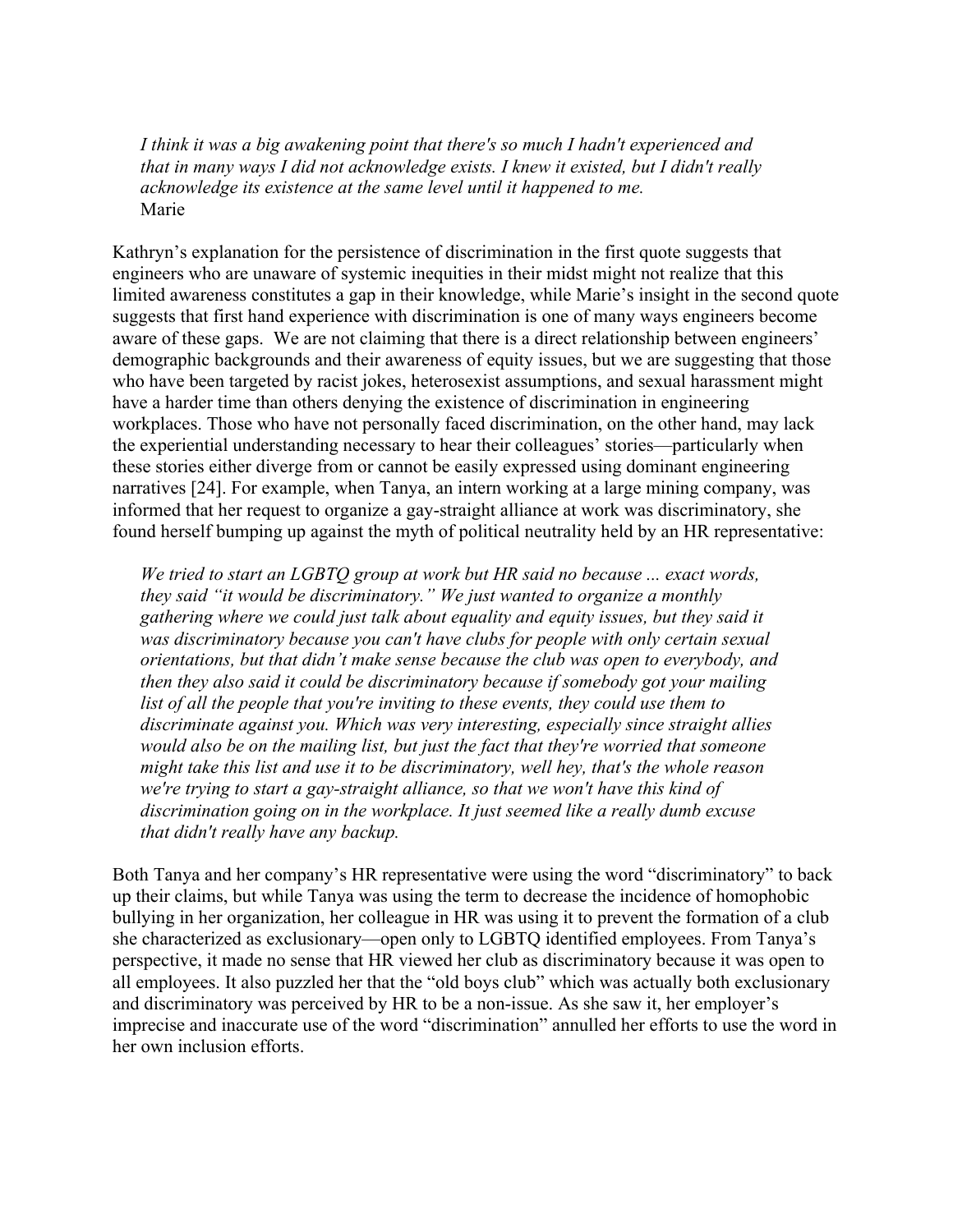Like Tanya, Anita's awareness of the "old boys'" culture in a small aeronautics manufacturing plant was palpable. In contrast to Tanya, however, Anita did not try to set up an explicit equity club. She even refrained from interrupting sexist jokes because she believed her attempts to do so would have no impact:

*They would make just really, really awful misogynistic jokes and they would talk about going to the strippers. The old boys' culture was in my face all the time. I was just like, "I don't want to be here." They would talk about politics and sports. Being in a very Republican state and me being the opposite of the Republicans, I just kept my mouth shut. Don't mess with US politics if you're an alien, especially if you have no escape route. I changed the subject so often, I talked about...a lot of sports, or I'd ask them about their kids or, "Are you into football?" I'd just talk about nothing to change the subject. That was probably my main strategy. "Okay. Let's talk about something that's not offensive." I don't know. Maybe they thought I was a little jumpy or something. Not ADHD but hyperactive conversationally. I did try and fit in. That was one key coping mechanism, but that meant I had to listen to a lot of sexist jokes while nursing a beer. I tried to deal with it actually by getting buddy-buddy with them. I don't think confronting them was even an option. They wouldn't have heard me anyway.*

Anita and Tanya were two of the many young, female engineers we interviewed who struggled to navigate normalized sexism in their respective workplace contexts. Phil, a senior engineering student who had returned from his international development placement at a small agricultural company in Sub-Saharan Africa a semester before our interview, faced a similar struggle to make himself understood in normative—white, male—engineering culture. In particular, he struggled to answer his friends' leading questions about his internship:

*The way we present international development, here in Canada, is very shiny, and feel-good kind of a thing... Definitely, the first few weeks, coming back, were extremely frustrating. The typical questions that people would ask us, like, "How was Africa?" I was like ..."I wasn't in all of Africa." Questions like, "Oh. You're such a good person for having done that." I was like, "You know, I really did it out of a sense of my own development.." It's like, "Oh. Yeah. You went out, changed the world." It's like, "Not really. I only saw one small city, or one small country, in sub-Saharan Africa." Especially, a lot of the stereotypes. It's like, "How's the wildlife?" when I was in an urban setting. It's hard, because, when someone says, "How's Africa?" it's hard to condense that whirlwind of experience into five minutes. When you start talking about some of these more complex things, people don't want to talk about it. They're like, "I don't want to hear about how you feel bad about what you did. Tell me how you feel good about it." A lot of my other friends, engineering students, they have some of the white saviour complex. "You're so good. You're helping the poor black people, out there, in the wild." It takes a lot of self-control not to criticize people like that, because it's really not everyone's fault that they think that. The media is really perpetuating that, and unless you've actually seen it, to understand, that's really easy to believe.*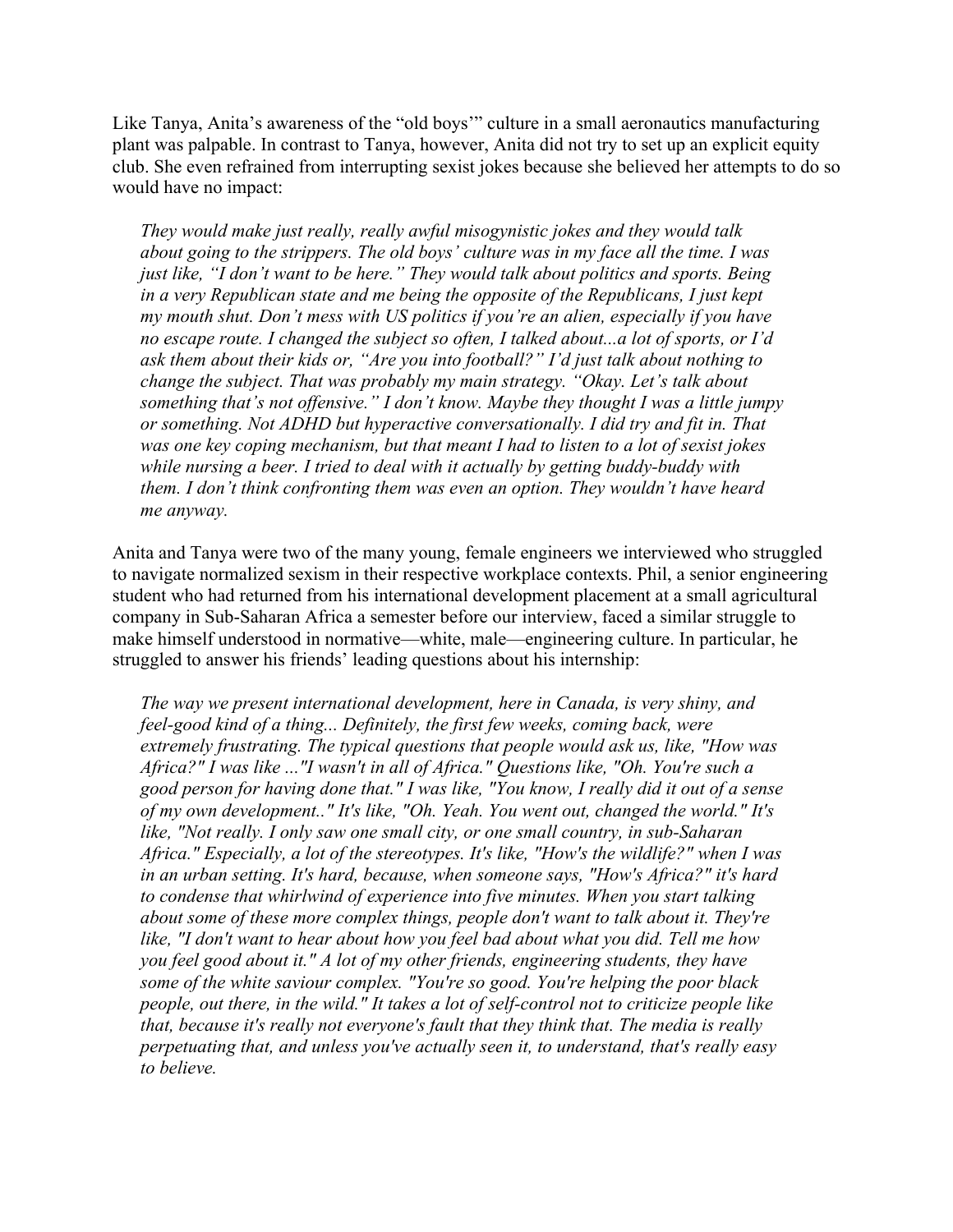Phil's challenge relating his experience to peers who expected a positive spin on colonialism left him isolated and unsure how to prepare the next group of volunteers interested in joining his organization. Together Phil's, Anita's and Tanya's experiences suggest that transforming engineering culture is not as simple as making sure that a few articulate engineers have a welldeveloped critical analysis of their experience. It also requires a receptive audience. One factor that may increase the receptivity of an audience is organizational influence. Unfortunately, as we discuss in the next section, many of the engineers we interviewed were located at or near the bottom of their respective organizational hierarchies when experiencing their most salient ethical dilemmas, and as such lacked the organizational status to introduce significant reform.

Theme 2: Participants lacked the organizational influence to challenge workplace norms

One of the most common structural barriers participants faced while trying to work in an equitable way was their relatively junior organizational status. While we interviewed engineers across the career trajectory, nearly all participants, even those in their mid to late 60s, shared ethical dilemmas that occurred while they were students, interns or junior engineers. Their newcomer status made it difficult to challenge workplace norms, particularly when senior colleagues who supervised them were actively reinforcing inequitable practices. For example, Anita noticed a problem in one of her internship placements, but believed she lacked the power to change the situation since it was a product of her employer's hiring decisions:

*I noticed that all of the new Canadians, all of the people who have immigrated to Canada all worked in testing. I found it to be almost offensive. It was like they had all been pigeonholed into this sub-genre. The woman that sat next to me throughout my term, she had a PhD in Chemistry. I was like how are we not taking advantage of their skills? I mean that was one thing that I've just thought was ... but I was very low level. I didn't have any power. I didn't know even what to do. It was just like if I ever have power, I'm going to not do this....I didn't say anything to anyone. I just noticed it and was like ... this is awful. The company had a start-up culture that was very straight white male dominated. Outside of the testing group, everyone was a white male from here.*

Anita felt she had to wait until she had more institutional power to interrupt the inequitable job assignment practices of her employer. Similarly, Matthew, who at the time of his critical incident had been the most junior technical operator in a food processing plant, had a difficult time navigating an ethical issue with a more senior member of his team because it conflicted with his desire to treat senior mentors and trainers with respect:

*They were my co-workers but they were also my trainers. From that end I was raised in an environment to recognize the fact that they were senior to me and to make them feel that they were contributing to me. That's what you learn as an apprentice tradesman. You learn to show that respect, but this wasn't about technical. This was about what are you going to do in a case where somebody has asked you to do something that you simply can't do?*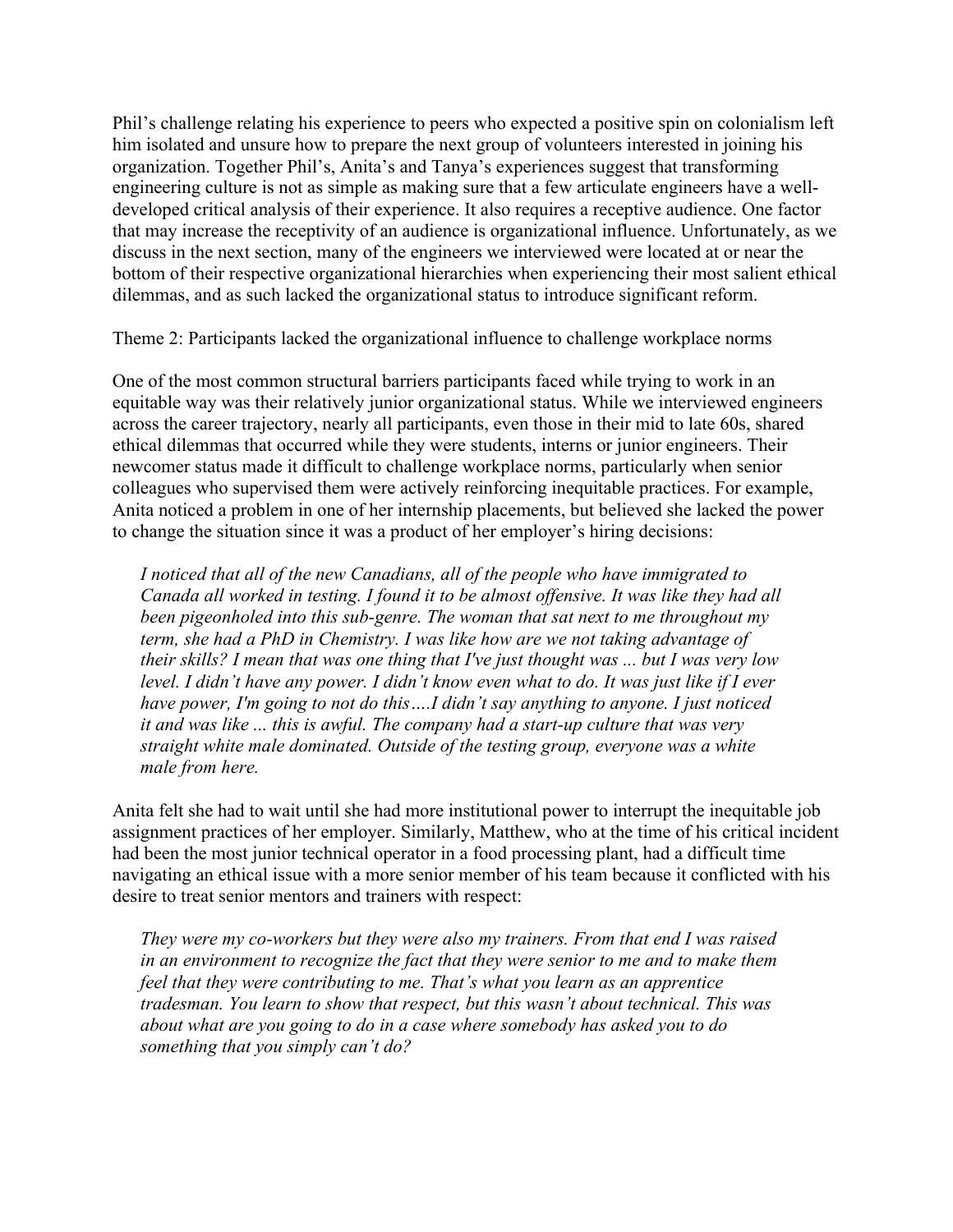Matthew's experience raises the question—what if a junior engineer's supervisor is the primary source of unethical engineering practice? This was the case for Albert whose supervisor gave him proprietary information developed by their client's competitor. At the time, he was simply happy to have the solution to a challenging technical problem, but years later, he reflected on the limited authority he had had at the time to make a different choice:

*Even looking back, I'm not sure what I could have done. We didn't have a welldeveloped whistleblower policy. I guess I could have contacted the [professional association] but I don't know what they would have done. I don't know if that would have been a good idea or not. I probably could have gotten advice, but I'd also feel like I'm betraying my company by calling the [xxx] on them.*

Mid-career specialists with advanced technical training faced a similar issue. Kathryn, for example, who was hired for her specialized technical knowledge in a particular field of risk assessment, was regularly challenged by her older, technically less experienced colleagues. In her case, lacking seniority made it difficult for her to do her job, even when she was the only one with the necessary technical expertise to complete the task at hand:

*You know, for me, often one of the issues that I run into is that I'm the specialist, but I'm with very, very senior people. These guys—all guys by the way—were kind of mid-50s, I would say. Sometimes, that can be a barrier too … Not really for me, but I can imagine for somebody else, it would be quite a barrier. Well, I'm just going to say it, right? I know that younger engineers, especially younger women struggle with that.*

For Kathryn, the combination of youth and gender in an organization dominated by older, male colleagues made it difficult for her to gain the necessary credibility to do her job even though she was extremely confident in her technical abilities. Sandra, a junior engineer who was also confident in her risk assessment skills, found it difficult to fulfill her leadership responsibilities at a plant led by managers with significantly more seniority and organizational authority—even when their decisions were putting plant operators at risk:

*From observing the way that those two managers were advising the operators, it seemed like some of the decisions being made were being made in more of a hasty way, instead of a safety driven way. Some of the operators, were starting to be exposed to the chemical, with some of the things that they were doing, and were getting minor burns, but being at the bottom of the structural totem pole as a junior engineer put me in a bit of a bind. My technical responsibility, in situations like this, is to help improve solutions to process problems that are occurring from an engineering perspective. I was pushing to have the management slow down and document things properly, go thought a risk assessment. This is a situation, where you're definitely outside of your usual process parameters and you're trying to come up with alternatives. Just really flush out the risks associated with what they were trying to do, and make sure that we have the right safe guards in place, and weighing the pro's and con's of what we were doing, but two of the managers were not exactly thrilled because it would slow production. I heard the operators start to say, "we don't feel safe, we don't want to do this job," but the production manager, for some*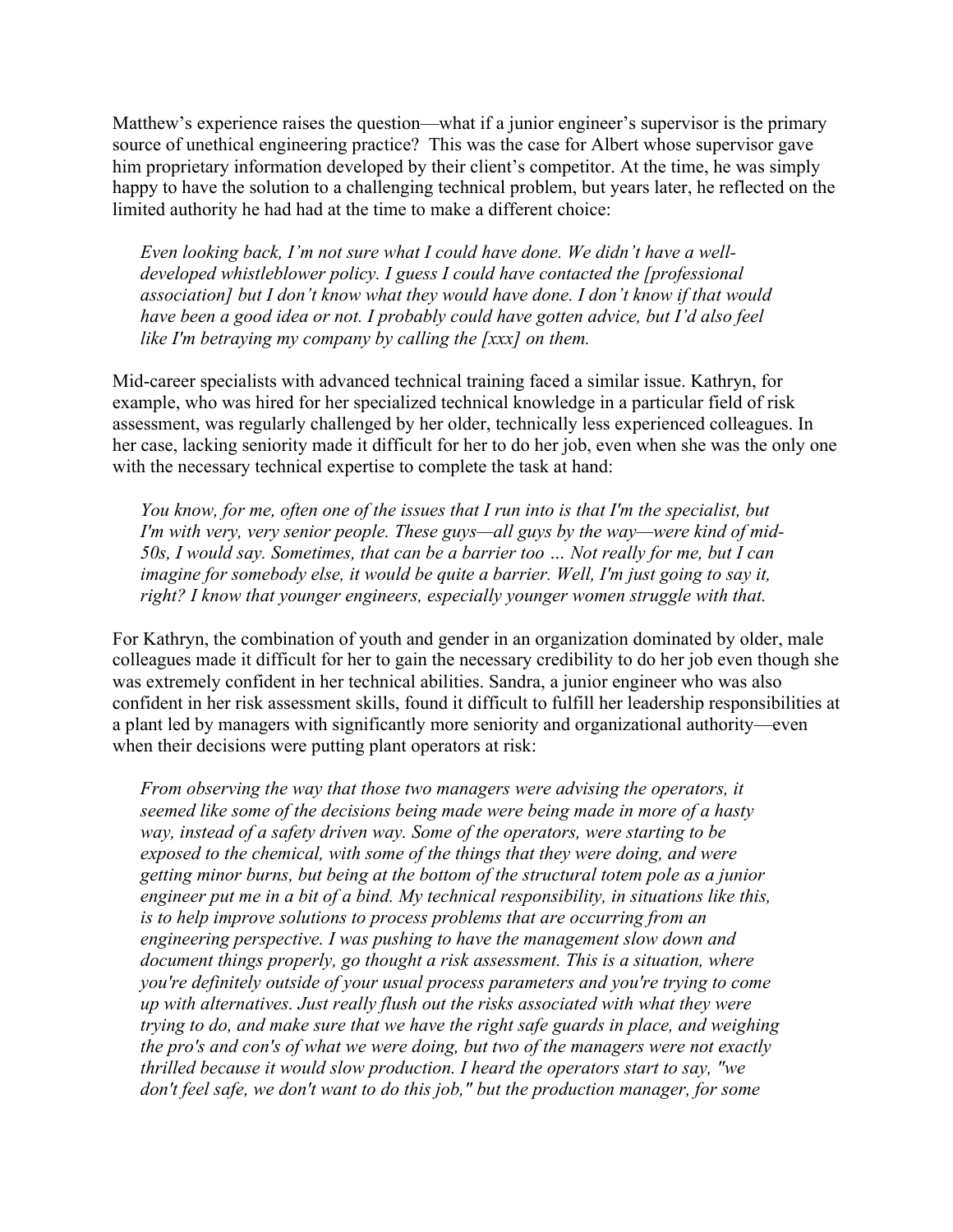### *reason, did not really hear them properly. It can be hard as a junior engineer to raise technical issues to a manager when there are differences of opinions and priorities.*

Sandra's experience suggests that even when engineers are confident in their technical skills, it can be difficult for them to lead up the hierarchy—particularly when their leadership results in a delay or otherwise negatively impacts the organization's economic bottom line. Since safety, equity and other ethical concerns are rarely seen by production managers to coincide with increased efficiency, productivity or profit, junior engineers who raise these issues may find themselves swimming against the current of their employer's demands. For interns and even junior engineers, the problem is not simply about occupational influence; it is also often about job security. In our final section, we identify the fears participants shared about raising equity issues in their respective workplace and educational contexts.

Theme 3: Fear that raising equity issues would result in personal attacks rather than positive change

We conclude our findings by discussing the paralyzing impact of fear; in particular, the fear that raising equity issues would result in personal attacks or limited job security rather than positive organizational change. While most participants spoke to us freely about the structural inequities they faced, Krista, an engineering intern working for a government infrastructure organization, spent the first hour and fifty minutes of her two-hour interview denying the impact of sexism on her work. It was only as we were about to turn off the recorder that she shared her fears. She revealed that discussing sexism in the past had resulted in harmful personal attacks to her character, "*I can't talk about being a woman in engineering, because I'm automatically labeled as whiny or a crazy feminist, or just all kinds of things, or I have a chip on my shoulder."*

Concerns about labelling extended beyond participants' fears of character assassination. Many of the engineers we interviewed also worried that being branded the "equity person" would result in their exclusion from informal workplace conversations. For instance, Robin, an intern working for a public utility was concerned that calling out a sexist comment made by a member of his all male project team would prevent him from being taken seriously when it came to collaborative workplace decision-making:

*I had this internal battle of should I say something or should I direct the conversation elsewhere. Should I directly speak to this or should I indirectly speak to it … I have a friend who is also in engineering, who at her workplace became known as the "equity girl." She felt like she couldn't say anything after a while because she was always the joy killer and excluded from conversations. Not just conversations, but people would start to ignore what she was saying because they saw it as completely one-sided. There's always the fear that that could happen.*

Later in the interview he raised another potential consequence of speaking out—dampened job prospects with his current employer. As an intern who wished to keep his career options open following graduation, Robin decided not to interrupt his colleagues' sexist comments—a decision about which he expressed deep personal regret during our interview. In addition to career-related worries about employability, job security and organizational influence, a small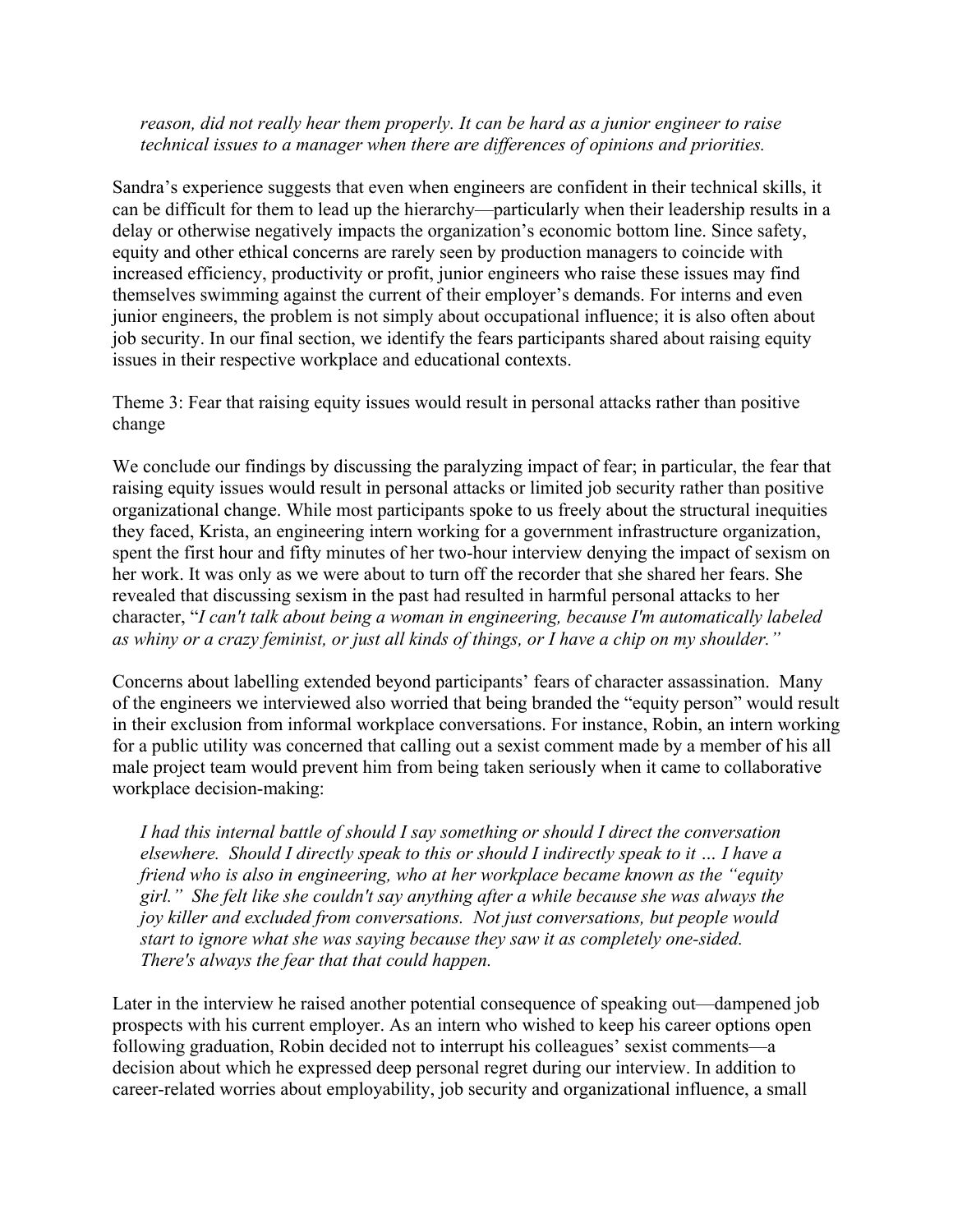number of participants were concerned that speaking out against racist, sexist or homophobic incidents would trigger personal experiences with discrimination, forcing them to bear a heavy emotional load. Awande, for instance, expressed caution at the thought of having to personally interrupt racist tropes in a mandatory process improvement class:

*I feel like at least for me I usually do not respond when it's something very emotional. If it holds a lot of meaning to me, if I haven't had time to think and process it…I looked around to see how other people were reacting but I didn't really see much of a reaction from most of the other students in class…I guess slavery didn't have as much of a significant meaning to a lot of the other students. [This invention] was just another example of mechanization for them…I had the sense the professor may not be concerned or interested in a discussion about why this was not just a neutral example of innovation, so I was reluctant to put up my hand. I was sitting there hoping someone would put up their hand and say something…part of it for me may be not knowing what the consequences or results of that might be. Not wanting to become too involved in something that may snowball, or that you don't know where it's going to go. I've seen that kind of thing go very badly.*

Because of her past experiences taking on the emotional labour associated with anti-racist work, Awande remained wary about taking the first step. Had another student raised his or her hand, she would have been ready to respond, but she first required confirmation that at least one of her peers believed the mechanization of a slave-driven industry was a topic worth interrupting.

Discussion & implications: Making the invisible visible

The 14 engineers and one engineering educator we interviewed for our case study project defined ethics and equity for themselves, focusing on a salient ethical dilemma they had experienced in their professional lives. While not all fifteen participants viewed equity as an integral aspect of engineering ethics education, we have followed Pawley's recommendation to make diversity and inclusion the default rather than the exception in engineering education research [23] by analyzing all of their narratives through a critical social justice lens. Our analytic decision resulted in the foregrounding of voices that are often left on the periphery of engineering education or rendered unintelligible [39]. What did we learn from this process? Why was it so difficult for the engineers we interviewed to challenge inequities in their respective organizational contexts? How can engineering educators and employers who are committed to equity and social justice support them? In this section of our paper, we respond to these questions by supplementing our three key findings with the literature on diversity and inclusion in engineering.

One potential response to the question: "Why is it so difficult for engineers to challenge inequities in their respective organizational contexts?" is that they are socialized to value objectivity and neutrality, which may lead them to question the systemic nature of societal inequities. Cech, Seron and their colleagues point to dominant narratives in engineering education that mask inequities by grounding the discipline in an unacknowledged positivist paradigm and meritocratic ideology [13, 24, 25, 40]. While we certainly found evidence of this, our key informants were not among those engineers who missed the point. They acknowledged the presence of systemic inequities in their classrooms and workplaces, but were regularly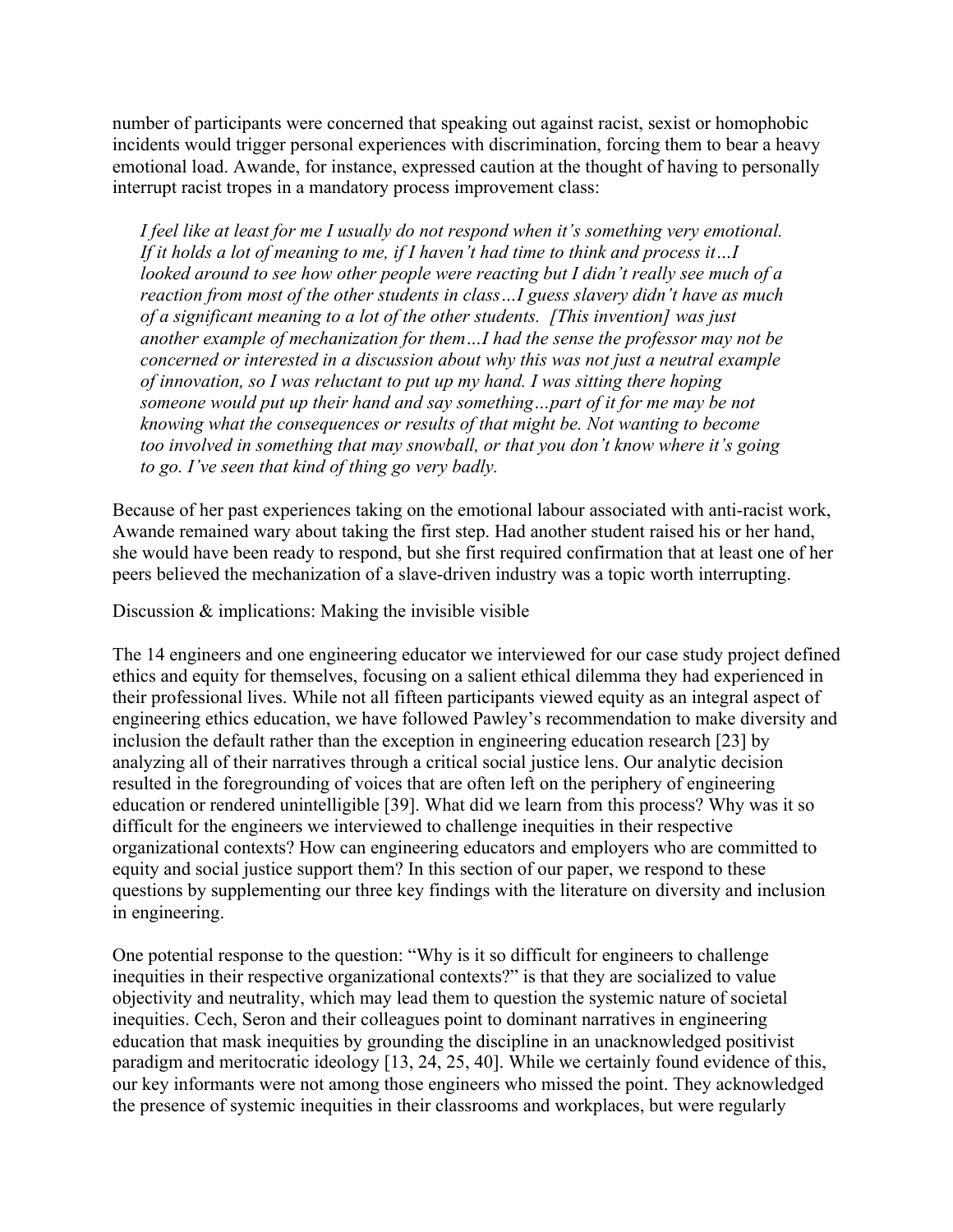misunderstood while attempting to relate their experiences to colleagues. Some struggled to answer questions infused with stereotypical assumptions, while others had the words they were about to use taken out from under them and redefined. Most spent so much time and effort dodging conversational minefields that it was difficult for them to redirect the conversation. Thus, while the notions of political neutrality and meritocracy were not convincing to many of our participants, they did make it difficult for engineers who were trying to disrupt discriminatory practices to speak in ways that were intelligible to their colleagues. This finding confirms Seron, Cech, and Franzway's arguments that cultural narratives available to engineering students and professionals can restrict their abilities to productively engage in conversations about diversity, equity or social justice [13, 24, 25, 33, 40]. Beyond engineering, it also reinforces Spivak's point in her influential chapter—Can the subaltern speak?—that knowledge is never innocent, and that using dominant western frameworks as though they are universal silences culturally subordinated voices [39]. One way engineering educators can respond to this challenge is to critically examine the "hidden curriculum" [41] of engineering education and workplace norms—the taken for granted assumptions about how things work in the profession. By helping the next generation of engineering students unpack professional claims to political neutrality and meritocracy, we can prime them to actively listen to the perspectives of their colleagues and accept the legitimacy of counter-narratives.

A second barrier to the inclusion of diversity and equity issues in engineering classrooms and workplaces relates to the limited influence enjoyed by social justice advocates. Our study taught us that participants tended to experience their most challenging ethical dilemmas during their school to work transitions. Few of them had the organizational status, resources or power necessary to institute systemic change at this point in their careers. This second finding corresponds with Faulkner and Tonso's point that powerful networks of male-dominated social groups leave young engineers and their senior engineering colleagues from under-represented groups few avenues for organizational influence [10, 11, 14]. One way to erode this barrier is for senior engineering leaders and HR representatives to accept leadership direction from engineers who happen to have well-developed analyses and piercing insights about diversity and inclusion. Instead of dismissing engineers who advocate for equity as "the equity girl," for instance, it is possible to recognize their expertise in a domain that is otherwise drastically underdeveloped in their organization. We are not suggesting that the board of advisors at a large multinational company call on a handful of female, African American, or LGBTQ-identified employees to do their homework, but we are suggesting that when certain employees take the initiative to express an uncomfortable truth, they should be recognized, not penalized for their positive contributions. To the extent that we, as engineering ethics educators, simultaneously frame their experiences as productive windows into a better future, rather than as problematic, self-promoting biases, we will be playing an important role in enabling professional and institutional progress. Another strategy that can be used by social justice advocates, their instructors and employers is to frame leadership as a process made up of small, incremental changes. Change does not need to be large-scale, revolutionary or driven by the CEO to make a difference.

Finally, our third response to the question, "why is it so difficult for engineers to challenge inequities in their respective organizational contexts?" has been answered in a troubling way by recent attacks on STEM researchers studying diversity and inclusion [16]. Researchers who unsettle the positivist foundations of natural and applied science are often viewed as a threat to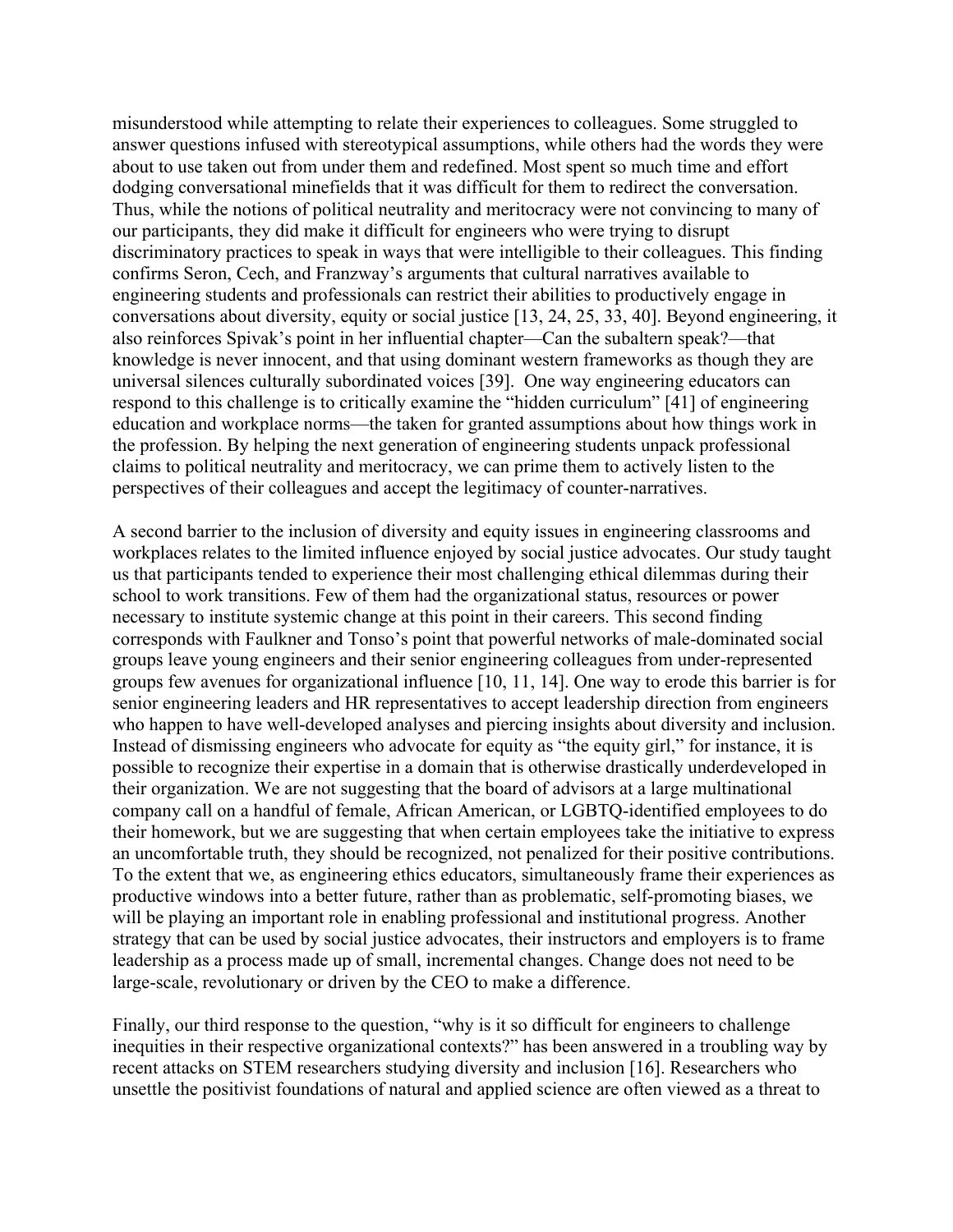those who have built successful careers on these foundations. Many of the engineers we interviewed were keenly aware of these threats. Some feared that advocating for social justice would result in career-based penalties tied to employability, job security, and access to decisionmaking networks, while others were concerned about attacks on their character or the incredible emotional burden of raising deeply meaningful issues that others perceived to be non-issues. In short, they feared that raising equity issues in unreceptive, occasionally hostile environments would result in personal attacks rather than positive organizational change. Riley, Tonso, Faulkner, and Franzway [8, 9, 26, 30, 33] add weight to this finding by documenting the symbolic and material repercussions faced by engineers whose behaviour, actions, values, or even presence challenges normative assumptions about engineering work.

The only body of literature we reviewed that did not speak directly to our findings emerged from archival research on engineers' professional codes of conduct [4, 5]. When asked directly about resources that supported their efforts, only one participant mentioned the information-sharing role of his professional society. None raised the importance of their respective ethical codes. This was not about a lack of awareness as all participants had taken at least one course addressing their respective codes of conduct and most had successfully completed a professional practice exam testing their knowledge of the relevant legislation. In fact, much of their formal ethics education had emphasized engineers' need to internalize disciplinary and jurisdictional codes of conduct. Rather, we believe they failed to identify the code as a possible resource because it remains silent on issues of equity, diversity and inclusion. Engineers' ethical codes protect employers, the profession, and a vaguely defined public, but they fail to protect underrepresented members of the profession. Who is served by the current code? Whose voices and experiences are left on the sidelines when equity and ethics are decoupled? We need to start asking these questions. Our entering position when we proposed this project was that equity issues were integral to engineering ethics education. We stand by this position. Until ethics and equity are deliberately paired and explicitly named, social justice will continue to live on the periphery of engineering education and practice [25]. In their creative thought experiment, Riley and Lambrinidou asked what might happen if engineers centred social justice in their ethical codes [22]. It is time to implement their suggestion. As Vesilind, Tang and Nieusma revealed, engineers' professional codes have been around for more than a century, with ethics as a somewhat recent edition brought about by short-lived dissident committees dedicated to social responsibility. It is time for engineers' professional societies to ensure that their respective codes reflect the diverse realities of members who have been navigating ethical issues on an uneven terrain for the better part of a century.

Conclusions: Where's my code? Engineers navigating ethical issues on an uneven terrain

Our findings suggest that equity issues—whether or not they are explicitly named—are deeply ingrained in engineers' ethical dilemmas. As such, it behoves us as engineering educators to move beyond simply exposing students to their respective professional codes of conduct. In addition to teaching them important lessons about the legal context regulating engineering practice, we need to help them navigate the complex ethical dilemmas they are likely to encounter in their professional lives, paying close attention to systemic inequities in their classrooms, organizations, profession and society. By doing this, we will be helping professional engineers supplement their technical integrity with a wide-ranging commitment to public good.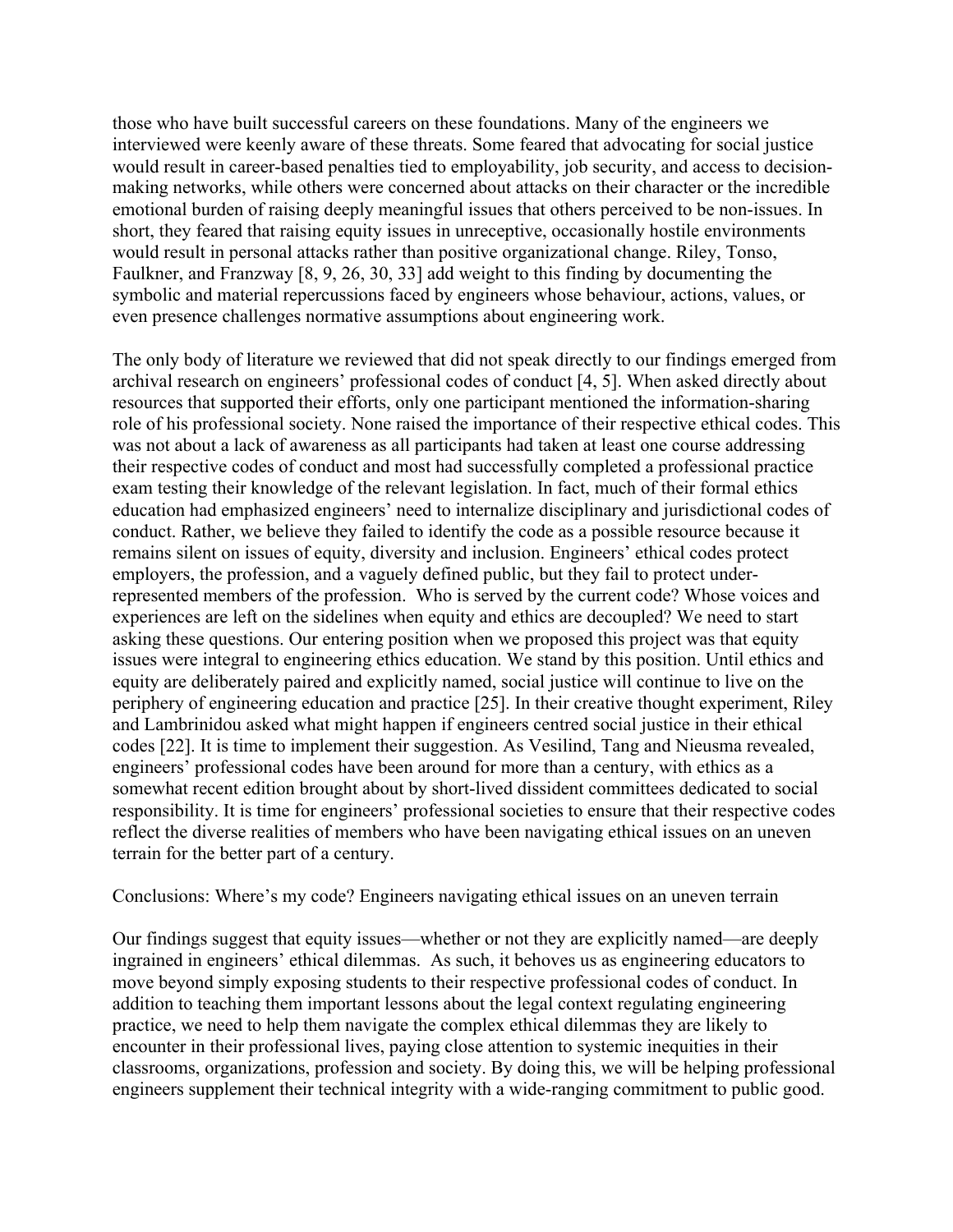References

- [1] G. C. Andrews, *Canadian Professional Engineering and Geoscience: Practice and Ethics*, Fifth ed. Toronto: Nelson, 2014.
- [2] M. S. Larson, *The Rise of Professionalism: A Sociological Analysis*. Berkeley, CA: University of California Press, 1977.
- [3] D. L. Marston, *Law for Professional Engineers: Canadian and Global insights*, Fourth ed. Toronto: McGraw-Hill Ryerson, 2008.
- [4] X. Tang and D. Nieusma, "Institutionalizing ethics: Historical debates surrounding IEEE's 1974 Code of Ethics," in *American Society for Engineering Education Annual Conference and Exposition*, Seattle, WA, 2015, p. 18.
- [5] P. A. Vesilind, "Evolution of the American Society of Civil Engineers code of ethics," *Journal of Professional Issues in Engineering Education and Practice, vol.* 121, pp. 4-10, 1995.
- [6] E. M. Jaffee and D. M. Riley, ""It kind of chose me": Agency and influence in women's decision to major in engineering," in *American Society for Engineering Education Annual Conference and Exposition, Louisville, KY, 2010, p. 18.*
- [7] D. M. Riley, "The island of other: Making space for embodiment of difference in engineering," in *American Society for Engineering Education Annual Conference and Exposition*, Atlanta, GA, 2013, p. 19.
- [8] D. M. Riley and A. L. Pawley, "Complicating difference: Exploring and exploding three myths of gender and race in engineering education," in *American Society for Engineering Education Annual Conference and Exposition*, Vancouver, BC, 2011, p. 11.
- [9] D. M. Riley, A. E. Slaton, and A. L. Pawley, "Social justice and inclusion: Women and minorities in engineering," in *Cambridge Handbook of Engineering Education Research*, A. Johri and B. M. Olds, Eds., ed Cambridge: Cambridge University Press, 2015, pp. 335-356.
- [10] W. Faulkner, "Doing gender in engineering workplace cultures. II Gender in/authenticity and the in/visibility paradox," *Engineering Studies*, vol. 1, pp. 169-189, 2009.
- [11] W. Faulkner, "Doing gender in engineering workplace cultures 1: Observations from the field," *Engineering Studies*, vol. 1, pp. 3-18, 2009.
- [12] J. R. Herkert, "Yogi meets Moses: Ethics, progress and the grand challenges for engineering," in *American Society for Engineering Education Annual Conference and Exposition*, Vancouver, BC, 2011, p. 5.
- [13] C. S. Seron, E. A. Cech, S. S. Silbey, and B. Rubineau, ""I am not a feminist, but:" Making meanings of being a woman in engineering," in *American Society for Engineering Education Annual Conference and Exposition, Vancouver, BC, 2011, p. 19.*
- [14] K. L. Tonso, "Student engineers and engineer identity: Campus engineer identities as figured world," *Cultural Studies of Science Education*, vol. 1, pp. 273-307, 2006.
- [15] CEAB, "Accreditation Criteria and Procedures 2008," Engineers Canada, Ottawa, ON2008.
- [16] C. Flaherty, "Engineers declare support for STEM diversity research," in *Inside Higher Ed.* ed. 2018.
- [17] J. S. Russell, "Engineering professional growth and quality and cultivating the next generation," *Leadership and Management in Engineering*, vol. 8, pp. 57-60, 2008.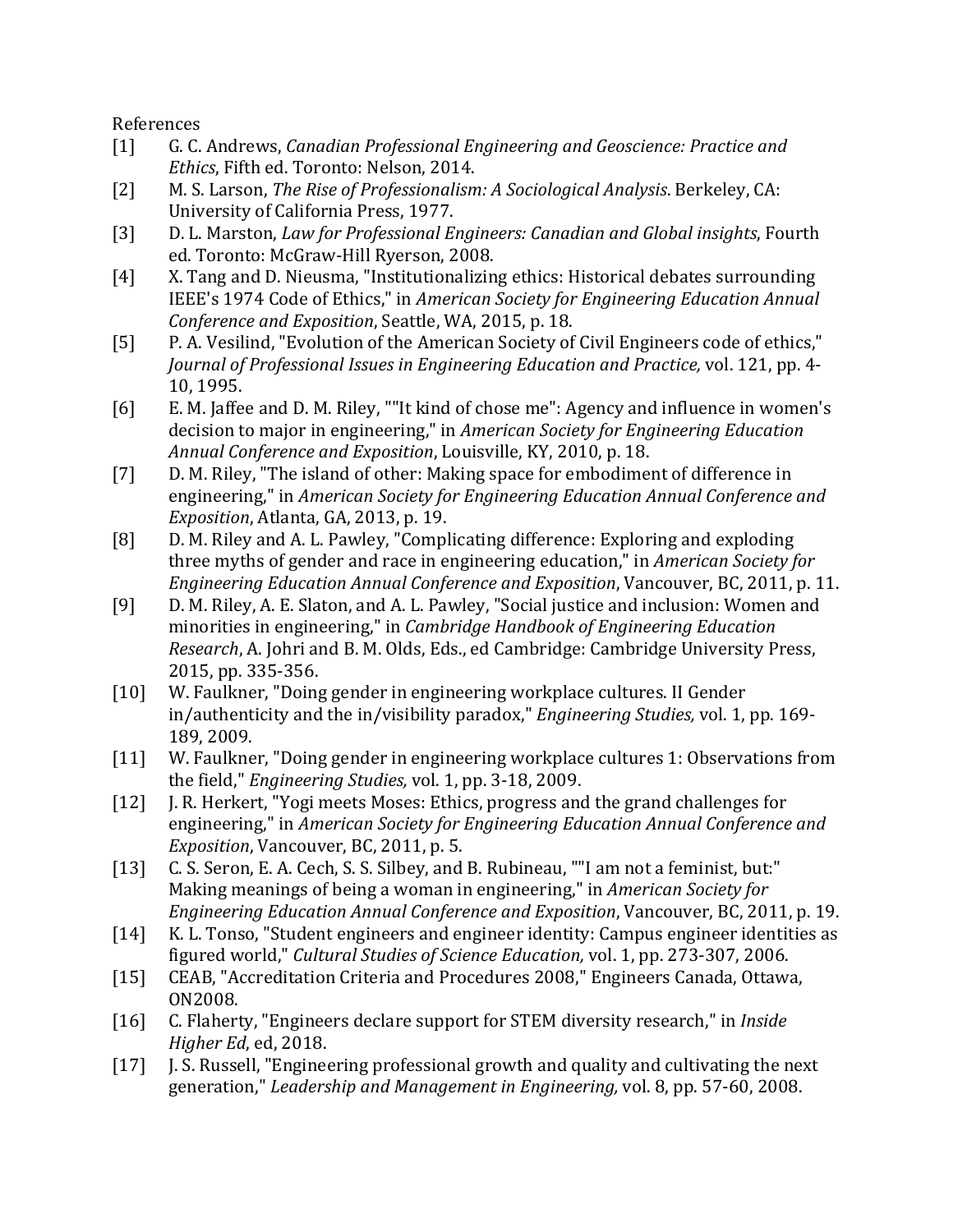- [18] J. J. Yarmus, "Ethics in professional engineering: Leadership through integrity," Leadership and Management in Engineering, vol. 10, p. 1, 2010.
- [19] S. Hill, D. Lorenz, P. Dent, and T. Lutzkendorf, "Professionalism and ethics in a changing economy," *Building Research & Information, vol.* 41, pp. 8-27, 2013.
- [20] D. M. Riley, "Aiding and ABETing: The bankruptcy of outcomes-based education as a change strategy," in *American Society of Engineering Education Annual Conference and Exposition*, San Antonio, TX, 2012.
- [21] D. M. Riley, A. E. Slaton, and J. R. Herkert, "What is gained by articulating noncanonical engineering ethics canons?," in *ASEE Annual Conference & Expositio*, Seattle, WA, 2015.
- [22] D. M. Riley and Y. Lambrinidou, "Canons against Cannons? Social justice and the engineering ethics imaginary," in *American Society for Engineering Education Annual Conference and Exposition*, Seattle, WA, 2015, p. 19.
- [23] A. L. Pawley, "Shifting the "default": The case for making diversity the expected condition for engineering education and making whiteness and maleness visible," *Journal of Engineering Education, vol.* 106, pp. 1-3, 2017.
- [24] E. Cech, "The (mis)framing of social justice: Why ideologies of depoliticization and meritocracy hinder engineers' ability to think about social injustices. ," in *Engineering for Social Justice: Critical Explorations and Opportunities.* vol. 10, J. C. Lucena, Ed., ed Dordrecht: Springer, 2013, pp. 64-84.
- [25] E. Cech, "Culture of disengagement in engineering education?," *Science, Technology*, *& Human Values,* vol. 39, pp. 42-72, 2014.
- [26] W. Faulkner, ""Nuts and bolts and people": Gender-troubled engineering identities," *Social Studies of Science,* vol. 37, pp. 331-356, 2007.
- [27] H. Dryburgh, "Work hard, play hard: Women and professionalization in engineering--Adapting to the culture," *Gender & Society*, vol. 13, pp. 664-682, 1999.
- [28] K. L. Tonso, "Advancing women in leadership: Violence(s) and silence(s) in engineering classrooms," *Advancing Women,* vol. 1, pp. 1-16, 1997.
- [29] K. L. Tonso, "Teams that work: Campus culture, engineer identity, and social interactions," *Journal of Engineering Education*, vol. 95, pp. 25-37, 2006.
- [30] K. L. Tonso, "Violent masculinities as tropes for school shooters: The Montreal Massacre, the Columbine Attack, and Rethinking Schools," *American Behavioral Scientist, vol.* 52, pp. 1266-1285, 2009.
- [31] K. L. Tonso, "Engineering Identity," in *Cambridge Handbook of Engineering Education Research*, A. Johri and B. M. Olds, Eds., ed Cambridge: Cambridge University Press, 2014, pp. 267-282.
- [32] W. Faulkner, "Dualisms, hierarchies and gender in engineering," *Social Studies of Science, vol.* 30, pp. 759-792, 2000.
- [33] S. Franzway, R. Sharp, J. E. Mills, and J. Gill, "Engineering ignorance: The problem of gender equity in engineering," *Frontiers: A Journal of Women Studies*, vol. 30, pp. 89-106, 2009.
- [34] J. Rawls, *A Theory of Justice*. Cambridge: Harvard University Press, 1971.
- [35] P. Freire, *Pedagogy of the oppressed*. New York: Herder and Herder, 1970.
- [36] J. Habermas, "The tasks of a critical theory of society," in *Contemporary Sociological Theory*, C. Calhoun, J. Gerteis, J. Moody, S. Pfaff, and I. Virk, Eds., ed Oxford: Blackwell, 1984/2002, pp. 377-400.